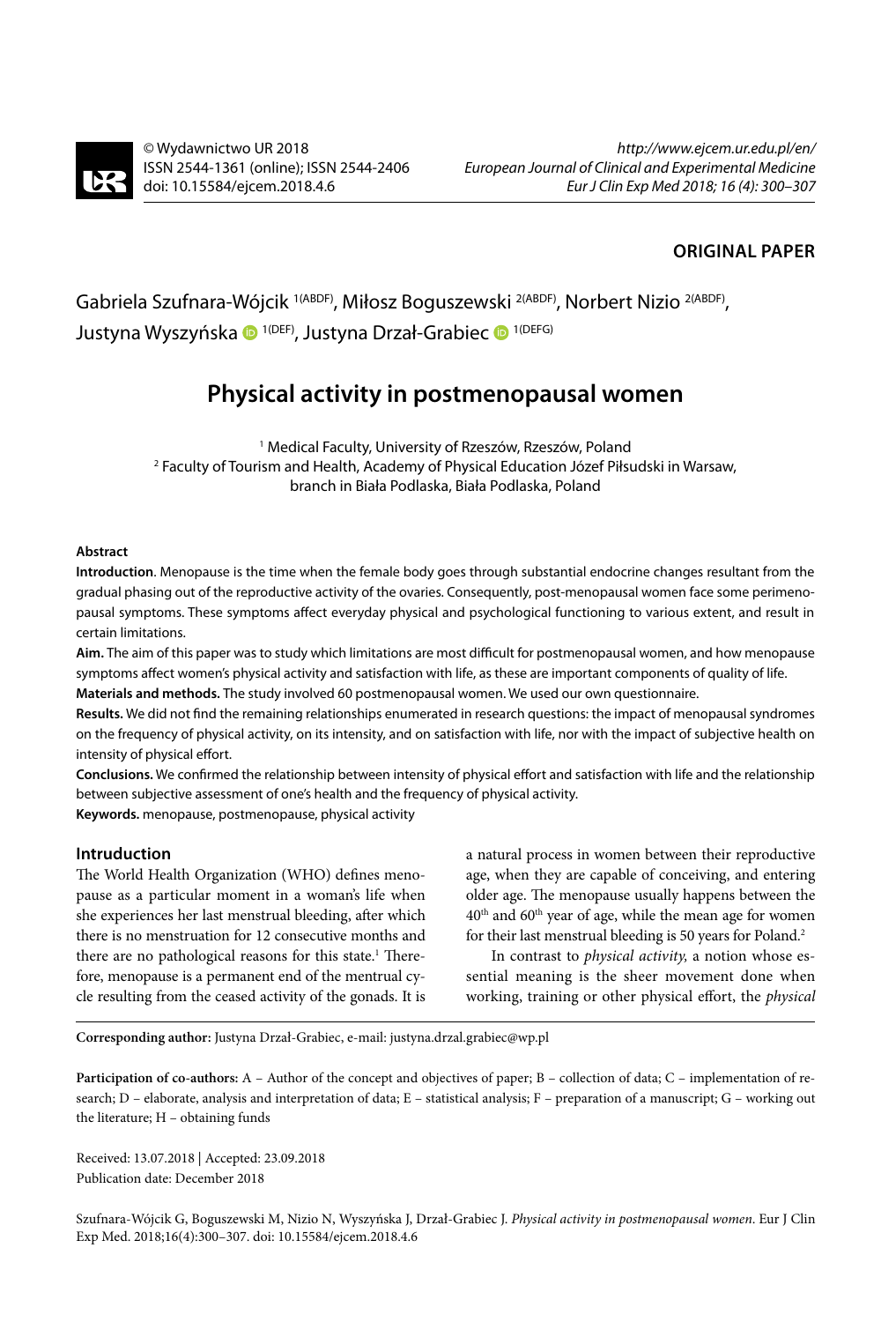*ability* denotes a set of attributes of the functioning of one's body which a person undertaking physical activity wished to gain. Physical ability is therefore an aim in the sphere of physical functioning of the body, and physical activity is the means to achieve this aim. In menopause and its postmenopausal consequences it is the physical ability aimed at good health that is essential.<sup>3</sup>

For women undergoing menopause or those who have just undergone it, the physical activity is a particularly essential and effective way to limit the consequences of the climacterium. Doing physical activity prevents diseases in healthy individuals and helps fighting syndromes in patients who have clinical symptoms of illnesses. Systematic physical activity in the form of exercise, sportive activities, cycling, mountain hikes or amateur sport has positive impact on body function, and decreases the risk of developing chronic illnesses.4,5 In contrast, hypokinesia (decreased bodily movement) results in decreased physical function and physical ability, consequently influencing general health and quality of life.

The aim of the study was to assess physical activity in postmenopausal women through determining the frequency, intensity and forms of physical activity in the studied female population, and to determine the relationship between subjective physical and psychological wellbeing and the model of physical activity they had. The aim of the study was also to determine the relationship between the degree of physical activity and positive subjective quality of life in postmenopausal women.

#### **Material and method**

In June 2018, we conducted anonymous survey in the Health Resort Wysowa ("Uzdrowisko Wysowa"). We asked women who were spending their holidays in the resort to fill out our questionnaire. Each of the subjects expressed informed consent to participate in the study and was informed on the course of the study and on the way to fill out the questionnaire.

#### **The study population**

The study involved 94 women going through various stages of the menopause. For technical and politeness reasons, we had not been able to conduct a preliminary identification of the women at the resort and to choose the postmenopausal women only. Therefore, we handed out the questionnaires to all the women. The questionnaire was constructed in a way to enable all respondents to complete it, regardless of which the stage of the menopause they were at, or whether they were before the menopause. The basic information about the age of holidaymakers had revealed that many of them might have been in the postmenopausal age. We received 95 completed questionnaires, and we had to reject one as answers to some questions were missing. Finally, we obtained 60 questionnaire from postmenopausal women,

20 questionnaires from perimenopausal women, and 14 from women whose menopausal changes had not started yet. Because of the subject of the study and the research questions, for the purpose of further analysis we qualified only the 60 questionnaires from postmenopausal women.

Figure 1 presents the age of the postmenopausal females divided into categories.



**Fig. 1.** Age of the postmenopausal females divided into categories

None of the respondents was younger than 35 years, so Figure 1 does not provide for this age group. Most of the respondents – almost half of the group (46.67%) were women aged 56–65 years. The group of the oldest respondents, 65years or older, was significantly smaller (28.33%). Approximately every fifth respondent was 46- 55 years old. The age of only two (3.3%) of postmenopausal respondents was between 35–45 years. The scarce number of youngest respondents is understandable, as the prevalence of menopausal changes and lack of menstruation is usually insignificant in women younger than 46 years.

The literature divides the time since the first menopausal syndromes until the moment menstrual periods stop permanently into two stages: the early stage, which starts at approximately 42 years of age, and the later stage, beginning approximately at 46 years of age, at which point the likelihood of the ovaries permanently ceasing their function and the permanent stop of menstrual periods increases significantly, thus marking a woman's reaching the postmenopausal age.<sup>6</sup> The answers to questions on respondents' age reflected the age limit of 46 years defined in the literature: the group of youngest respondents aged 35–46 years was the smallest (3.33%), while in the age group that followed, with subjects aged 46–55 years, the number of post-menopausal respondents rose significantly (to the level o 21.56%).

#### **Methods**

We used the diagnostic survey method. The research tool was a questionnaire, comprising of 16 questions.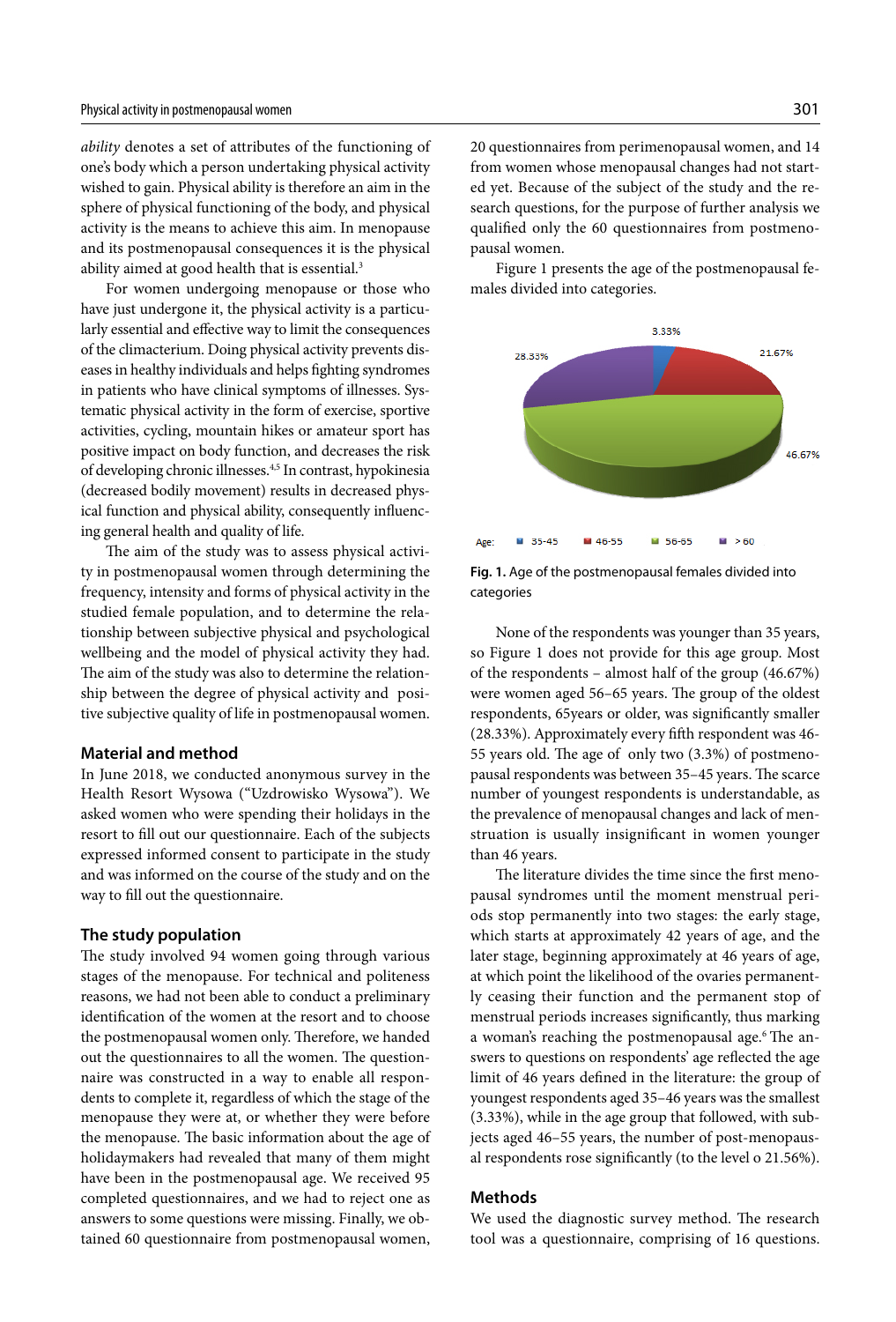There were 10 closed-ended questions and 6 semi-openended questions, where the respondents could provide their own answers. The semi-open-ended questions allowed for an unlimited choice of multiple responses, while in the closed-ended questions respondents were asked to choose one response only. In four questions, the respondents were asked to choose the degree of intensity of a phenomenon. Here, we used a five point scale: 1 – meant the lowest intensity, 2 – moderate intensity, 3 – average intensity, 4 – high intensity, and 5 – highest intensity.

The questionnaire contained basic questions on respondents' age and the phase of the climacterium. We used the obtained information to draft the characteristics of the study population. The following questions concerned the current subjective physical and psychological wellbeing, health, the symptoms of menopausal change and their severity. The respondents were also asked to provide information on how often and how intensively they did physical activity, to assess results of physical activity, and define the reasons why they started physical activity or increased its intensity. The questionnaire concluded with the question on subjective quality of life.

#### **Statistical analysis**

We calculated the Pearson correlation coefficient to determine correlation strength between studied variables, presented in the research questions of this study. Correlation strength was determined according to the following classification:

Strength of relationship

under 0.2 – very week correlation (practically no relationship)

0.2–0.4 – week correlation (visible relationship)

0.4–0.6 – moderate correlation (significant relationship)

0.6–0.8 – strong correlation (strong relationship)

0.8–0.9 – very strong correlation (very strong relationship)

0.9–1 – practically full relationship

For our calculations of correlation coefficient for individual variables we used responses the subjects provided to our questions from the survey. All the questions involved answers given on a scale. We designed a system of points for the scale. Four of the questions involved a five-point scale, so we designed an identical system of points from 1 to 5, convergent with the individual points on the scale: the number "1" corresponded to the lowest value of the variable, while the number "5" corresponded to the highest value of the variable. For the fifth variable, we designed a reversed four-point scale from 1 to 4, where 1 was given to the highest negative value given to the question, while 4 was given to the answer on the opposite range of the scale. To calculate individual variables, we used answers for the following questions:

- 1. the variable of "satisfaction with life" answers to question no. 16. The question was "How would you assess your satisfaction with life on scale from 1 to 5? 1 denotes poor satisfaction, and 5 denotes great satisfaction". Points from 1 to 5 corresponded with values on the scale, and the greatest number of points was given to the greatest intensity of the phenomenon presented in the question.
- 2. the variable "frequency of physical activity" answer to question no. 7. The question was "How on the scale from 1 to 5 would you best describe the frequency of your physical activity (understood as exercise, sport, cycling etc.)? 1 denotes rare activity, and 5 denotes very frequent activity". The greatest number of points was given to the greatest intensity of the phenomenon presented in the question.
- 3. the variable "intensity of physical effort" we used answers to question no. 9. The question was: "How on the scale from 1 to 5 would you describe the intensity of effort you put into your total physical activity? 1 denotes little effort, and 5 denotes very intensive effort". Points from 1 to 5 corresponded with values on the scale, and the greatest number of points was given to the greatest intensity of the phenomenon presented in the question.
- 4. the variable "assessment of health" we used answers to question no. 6. The question was "How on the scale from 1 to 5 would you describe you current health? 1 denotes poor health and frequent infections, and 5 denotes lack of chronic health problems and only rare infections?" Points from 1 to 5 corresponded with values on the scale, and the greatest number of points was given to the greatest intensity of the phenomenon presented in the question.
- 5. the variable "severity of menopausal syndromes" – we used answers to question no. 4 (it concerned the severity of menopausal symptoms enumerated in question no.3): "How severe are the syndromes enumerated in point 3?". For answers to this question we created a scale from 1 to 4, where, in contrast to the other variables, the greatest number of points was given to the answer which corresponded with the slightest intensity of the phenomenon. This is why the values of this variable are inversely proportional in relation to the remaining variables.

#### **Results**

A significant proportion of the studied women believed that the easiest and the least straining form of physical activity was a walk in the fresh air. Many respondents also did exercise of higher intensity: half of the respon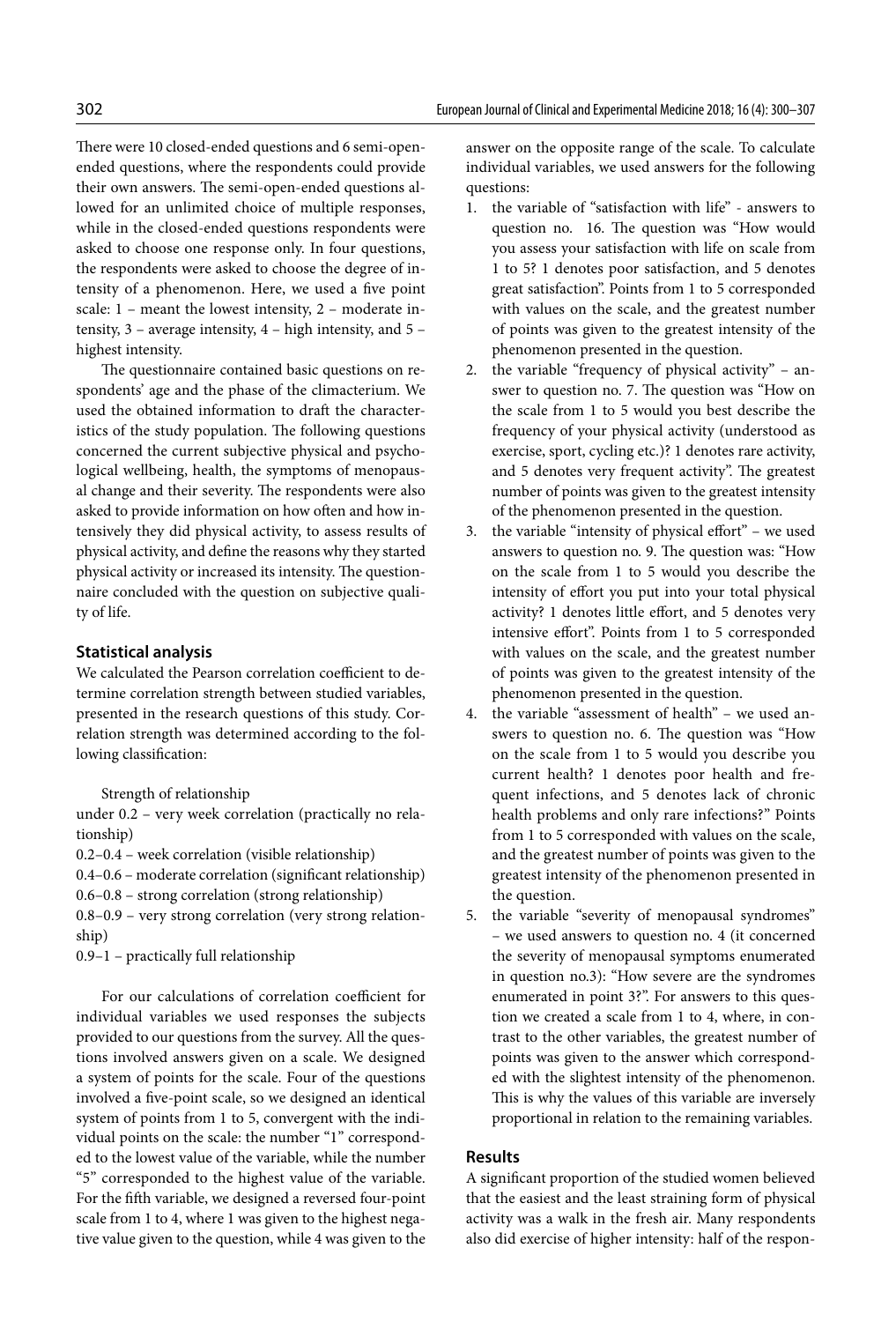dents reported regular cycling, and a quarter reported doing Nordic Walking, a more intense walk or march with sticks held in hands. Intense physical activity or activity that required physical endurance were less popular among our respondents: 16.67% respondents chose swimming, and 13.33% chose mountain hiking. Less than 10% respondents chose physical activities which involved the whole body or which required significant energy loss: aerobics (6.67%), pilates (6.67%), yoga (1.6%) and running (3.33%). Only one person's physical activity had the form of engaging in sports disciplines (1.67% of the study population) - here, the discipline was skiing. None of the respondents went to fitness classes. Every tenth respondent chose the answer "other" in the questionnaire, and provided the information on the type of physical activity: three respondents (5% of the total study population) did spine exercise (one on the cervical spine, two others the "healthy spine" set), one respondent mentioned gardening, another mentioned exercise with sports equipment, and one mentioned skiing.

Most of our respondents did physical activity with moderate frequency - this corresponded with "3" on the answer scale (almost 40% of women). The second largest group did physical activity rarely (20%). 30% of respondents chose frequent and very frequent physical activity (15% in each group). Very frequent, frequent and moderate activity was reported by a total of 70% respondents. Almost 14% of respondents described their physical activity as occasional.

Most of the women chose physical activity of medium and moderate intensity of effort: 35% and 26.67% of answers in these two categories, respectively. 8% women chose low intensity. Intensity of the three lowest categories (points 1 to 3) was declared by a total of 70% respondents, a significant proportion in comparison to the remaining group. Everyday activity of high or very high intensity effort was reported by 23.33% and 6.67% of respondents, respectively.

Almost 37% of respondents admitted they were did not do physical activity regularly. Their physical activity therefore has to be considered to be incidental and unsystematic. Every third respondent reported always having been involved in some activity. Every fifth respondent (20%) started regular physical activity shortly before menopause, as an element of preparation for a time of violent hormonal changes. Only 8.33% respondents chose the stop of menstrual periods as the starting time for doing physical activity. 6.67% respondents started systematic physical activity during menopause.

For the significant majority of respondents (85%) menopausal changes or their effects were not the reason for beginning physical activity. Only 15% respondents reported that their decision to start physical activity was directly related to the necessity of preparing their bodies for the hormonal distortions of the menopause or to the necessity to decrease the severity of menopausal syndromes.

For the majority of respondents, menopausal changes or their negative effects were not the reason to increase the intensity of the activity or its frequency only 18.33% respondents chose a positive answer here, as compared to 81.67% negative answers.

More than a half of the respondents were motivated for activity by health related reasons. They wanted to improve their subjective wellbeing, or they had to counteract the effects of disorders in which physical activity is essential. Improving physical fitness (45%) and improving physical ability (43.33%) were important for the respondents. The desire to improve one's body shape was slightly less often, but still relatively often reported (30%). Reduction of body mass, both for health and for looks, was reported as priority by every third respondent. Almost 24% respondents reported the need for relieving stress. Slightly fewer respondents (20%) reported that they did physical activity because they liked it and because they enjoyed active leisure. For 8.33% respondents the reason for physical activity was boredom and a need to fill up their time, while the desire to test oneself was the motivation for 6.67% respondents. One person chose the option of providing her own answer. She wrote that she did a lot of walking, because she did not want to resign from physical activity, and did not feel strong enough to do activities different than walking.

A significant number of women noticed positives of doing physical exercise both in the areas of physical functioning and in the psychological sphere. More than 46% respondents noticed that their physical abilities improved, and 45% experienced positive changes in their psychological wellbeing and in their mood. 36% of respondents improved their physical fitness. Every third woman experienced positive changes in the skeletal system, manifested in reduction of spine and limb pain. As many as 30% respondents gained higher joy of life. Every fourth respondent reported body mass reduction. Similarly, one fourth of respondents experienced increased self-esteem and beneficial effects of physical activity on health. Only 20% experienced increase in quality of sleep and only 18% observed positive effects in their figures. Two respondents did not notice any positive effects of physical exercise (3.33%) - they informed us of that by writing their own answers in the "other" section; while one of them added a commentary that her physical activity is too rare for any improvement in any of the fields to take place.

Thanks to physical activity, our female respondents most often experienced improvement in the functioning of the skeletal system. More than half of them noticed relief in spinal pain, and 40% experienced relief in limb joints. Other health areas improved less often.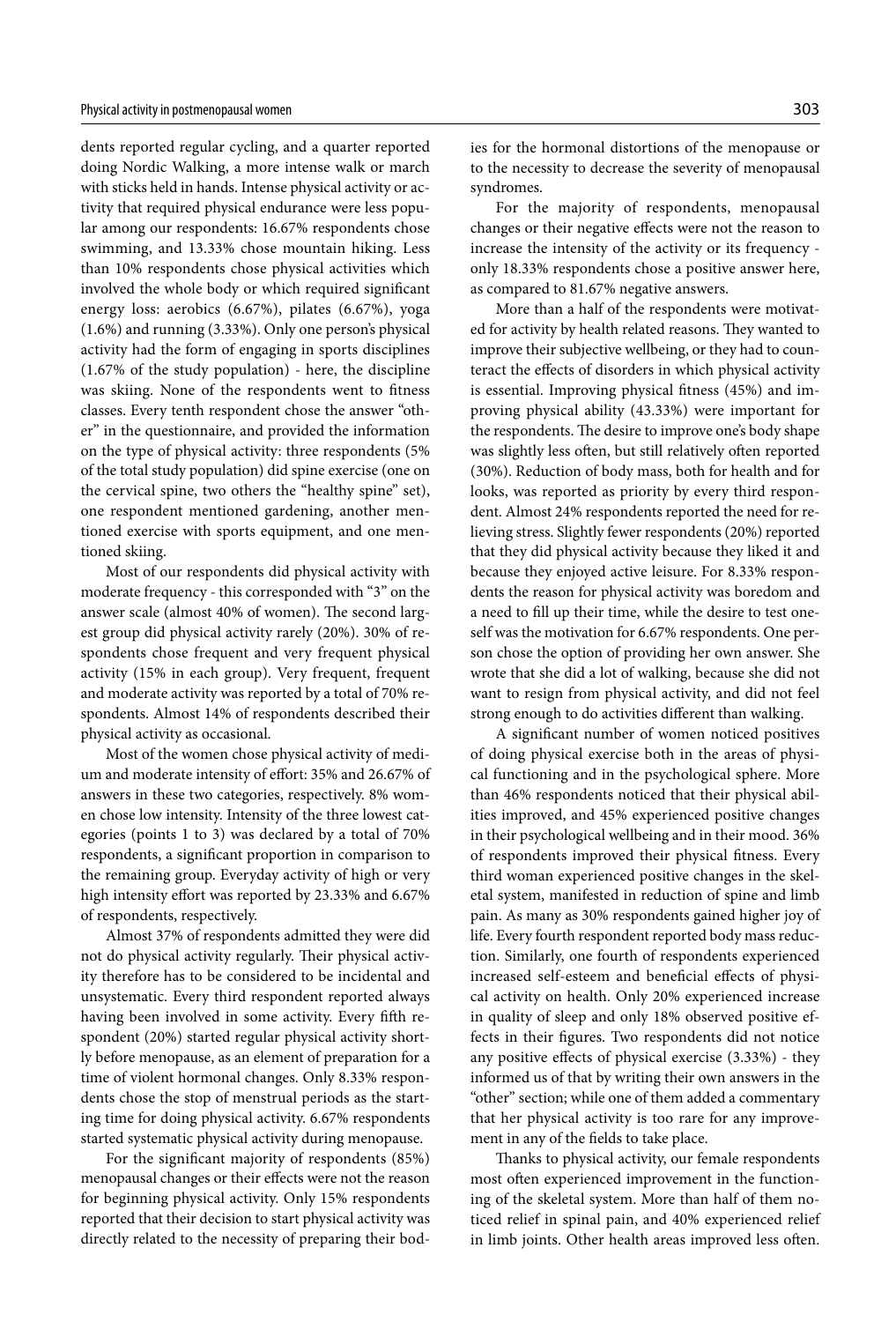Every fifth respondent reported less frequent headaches and dizziness. Improvement in diabetic tests was reported by 18% respondents, and the beneficial effect of physical exercise in the cardiovascular system was observed in 15% respondents. Slightly fewer respondents (13.3%) had better cholesterol levels. Two respondents (3.33%) gave their own answers, pointing to the overall better health. Every fifth postmenopausal respondent, however, did not experience any beneficial effects of physical activity they did.

The majority of the study population females were satisfied with life (43%). There were also respondents who were very satisfied with life (16.47%). Every fifth respondent was averagely happy with life. In the three group of women, who chose 3, 4 or 5, or averagely satisfied, satisfied or very satisfied, to assess their satisfaction with life, there was a total of 88.33% respondents. Every tenth woman was moderately satisfied with life and only one person had little satisfaction with life (1.67%).

**Relationship between frequency of physical activity and satisfaction with life**

The study found that the correlation coefficient between frequency of physical activity and satisfaction with life of postmenopausal women was  $r = 0.14$ , which denotes weak correlation. This means that there was practically no relationship between the two variables. We did not find any confirmation between the potential increase of frequency of physical activity and the level of satisfaction with life they declared, or between a decrease in frequency of physical activity and decrease in satisfaction with life.

**Relationship between intensity of physical effort and satisfaction with life**

The study found a relationship between intensity of physical activity of the postmenopausal respondents and their satisfaction with life. The correlation coefficient was  $r = 0.32$ . This denotes a weak correlation, yet there is a clear relationship between the two variables. This means that there is a clear relationship between declared intensity of physical effort and satisfaction of life among postmenopausal women. The relationship can be thus expressed: the more intense the physical activity of the studied respondents, the greater satisfaction with life.

**Relationship between severity of menopausal syndromes and the frequency of physical activity**

We found that the correlation coefficient between the severity of menopausal syndromes and the frequency of physical activity in studied women was  $r = 0.058$ , which denotes a very weak correlation. Therefore, there was no relationship between the two variables. This means that for the studied population we cannot formulate a thesis: the more severe the menopausal symptoms, the poorer engagement in physical activity. Similarly, we cannot formulate a reverse thesis: the more frequent the physical activity, the less severe are the menopausal symptoms.

We need to stress that to calculate correlation between the two variables, for the first variable "severity of menopausal symptoms" we used a reversed scale of points, therefore an increase in the value would be inversely proportional to the values of the other variable, i.e. the frequency of physical activity.

**Relationship between severity of menopausal symptoms and intensity of physical effort** 

We did not find any relationship between the severity of menopausal symptoms and intensity of physical effort of the studied women. The correlation coefficient between the two variables was  $r = 0.080$ , which denotes a very weak correlation.

**Relationship between the severity of menopausal symptoms and satisfaction with life**

We did not find any relationship between severity of menopausal symptoms and satisfaction with life of the studied women. The correlation coefficient was  $r=0.054$ , which denotes very weak correlation.

**Relationship between subjective health and frequency of physical activity**

We found a relationship between subjective health of the studied postmenopausal women and frequency of their physical activity. The correlation coefficient for the two variables was  $r = 0.39$ . This denotes a weak correlation, yet this value of correlation is referred to as visible correlation. In fact, had the value been higher by 0.1 point, the correlation would be referred to as moderate. There is therefore statistically significant relationship between the declared subjective health among postmenopausal women and the frequency of their physical activity. We can therefore formulate the following thesis: the better the postmenopausal respondents assessed their health, the more frequent was their physical activity.

**Relationship between subjective health and intensity of physical effort**

We found no relationship between subjective health of the studied postmenopausal respondents and their physical activity. For this pair of variables, the correlation coefficient was  $r=0.19$ , a value denoting a very week correlation. Therefore we cannot formulate a following statement: the better the assessment of subjective health of postmenopausal respondents, the more intensity of their physical effort.

It has to be noted, however, that we cannot decide about explicit lack of relationship between both variables: had the value of correlation coefficient been 0.1 higher, the relationship would have been confirmed. This means a tiny difference; and as the systems for defining correlative relationships is to certain extent arbitrary, in a different system of classification this value might have been considered to be a significant correlation.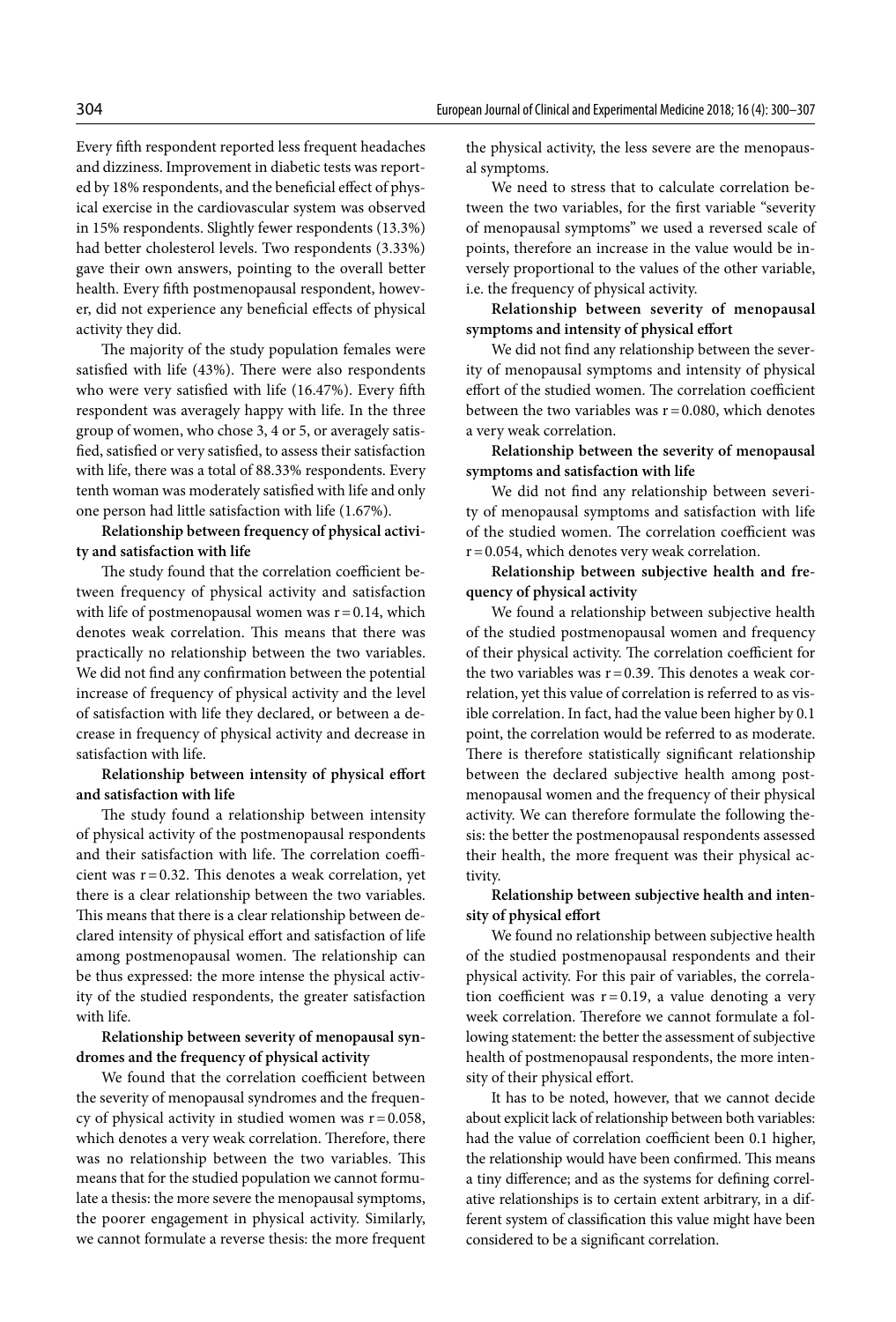**Relationship between subjective health and satisfaction with life**

We did not find relationship between subjective health of postmenopausal women and their satisfaction with life. The correlation coefficient was low  $- r = 0.079$ , which explicitly denotes a very weak correlation. We therefore cannot formulate a statement: the better the subjective health of postmenopausal women, the better their opinion of the life and their satisfaction with it.

## **Discussion**

We found no correlation between severity of menopausal symptoms and frequency of physical activity of studied women. In postmenopausal women, lack of correlation between these two variables may be a positive phenomenon, as there is a scientifically confirmed relationship between psychological mindset and menopausal symptoms and their severity. 7,8 It is possible to put forward a thesis that lack of correlation between severity of menopausal symptoms and physical activity in the studied population is related to the attitude of the respondents. 9 The public sphere offers much floor to the issue of menopause, and women entering the menopausal phase have an easy access to educational materials. These materials present issues related to the menopausal period – thematic publications (free brochures and books), television and the Internet (internet portals and discussion forums where women can share their experiences) are rich sources of reliable information. There are information campaigns on the issues of the menopausal period, its course and symptoms, which means that Polish women are better prepared for the menopausal phase.10 The knowledge on the process of menopause eliminates the element of negative surprise with unsettling or bothersome symptoms, and may constitute one of the reasons for lack of correlation between severity of menopausal symptoms and physical activity of our respondents, who, having gained knowledge on the importance of physical activity during menopause, may try to undertake physical activity without regard to the felt menopausal symptoms. In such a case, lack of relationship is advantageous, since it points to resigning from linking physical activity to current physical or psychological wellbeing. This opens up the opportunity for improvement of the functioning in both of these spheres by physical activity. The beneficial impact of physical activity has been numerously proven by studies on a variety of studied populations. 11,12 It is still worth to stress that our study did not analyze the relationship between the severity of menopausal symptoms and the sheer fact of undertaking physical activity. Rather, the focus of the second variable was only the frequency of physical activity in postmenopausal women.

Similar interpretation of results is possible for the lack of relationship between the severity of menopausal symptoms and the intensity of physical effort. The relationship between both factors is based on inverse proportionality, therefore lack of correlation between them allows us to state that in the studied group of postmenopausal women the lower intensity of physical effort was not the result of severity of menopausal symptoms.

As we did not find any correlative relationships in any of the situations, where one of the variables was the severity of menopausal symptoms, in the light of the available studies we may come to a conclusion that the studied women might have used a psychological defence strategy, where they counteracted states in which severity of the symptoms could limit the ability to undertake physical activity.<sup>9</sup> For many women, this might have been a conscious mechanism, an action taken on the basis of information from technical and lay sources that discuss the importance of physical activity in preparing for the menopausal period and later maintaining good physical fitness 11, 12 ; or on the basis of materials which stress the importance of physical activity in striving for improvement of health and in relieving the effects of menopausal symptoms. 7 In the light of the above, it does not seem surprising that we did not find relationship between severity of menopausal symptoms and the satisfaction with life in our respondents. As the process of menopausal changes leads to a partial loss of control over one's body and brings numerous disadvantageous and unpleasant symptoms,  $7,10$  the studied population may have used a psychological defence mechanism against the negative results of menopause on their psychology and their subjective satisfaction with life.

We found that in the studied population of postmenopausal women, the improvement caused by physical activity related most importantly to the physical fitness (over 46%), mood and psychological wellbeing (45%), physical fitness (over 36%), that is in the areas which have been proven to be positively affected by physical activity by numerous studies on wider population groups.13,14 Fewer respondents, however, reported improvement of functioning in areas closer related to the results of hormonal distortions, such as disorders in the skeletal system (33.3%), sleep disorders (20%) or body mass increase (over 26%). It is still important to remember that the study was conducted on the basis of respondents' self assessment, and there was no element of verification of this self assessment by an independent party (healthcare specialists).

Typical menopausal symptoms seem to function in the consciousness of many postmenopausal women as a temporary phenomenon. This may lead them to develop a task oriented attitude and to perceive menopause as a normal obstacle to overcome. <sup>9, 10</sup> The situation seems different in the case of subjective health assessment, especially if the negative health symptoms were confirmed by objective medical tests. The research we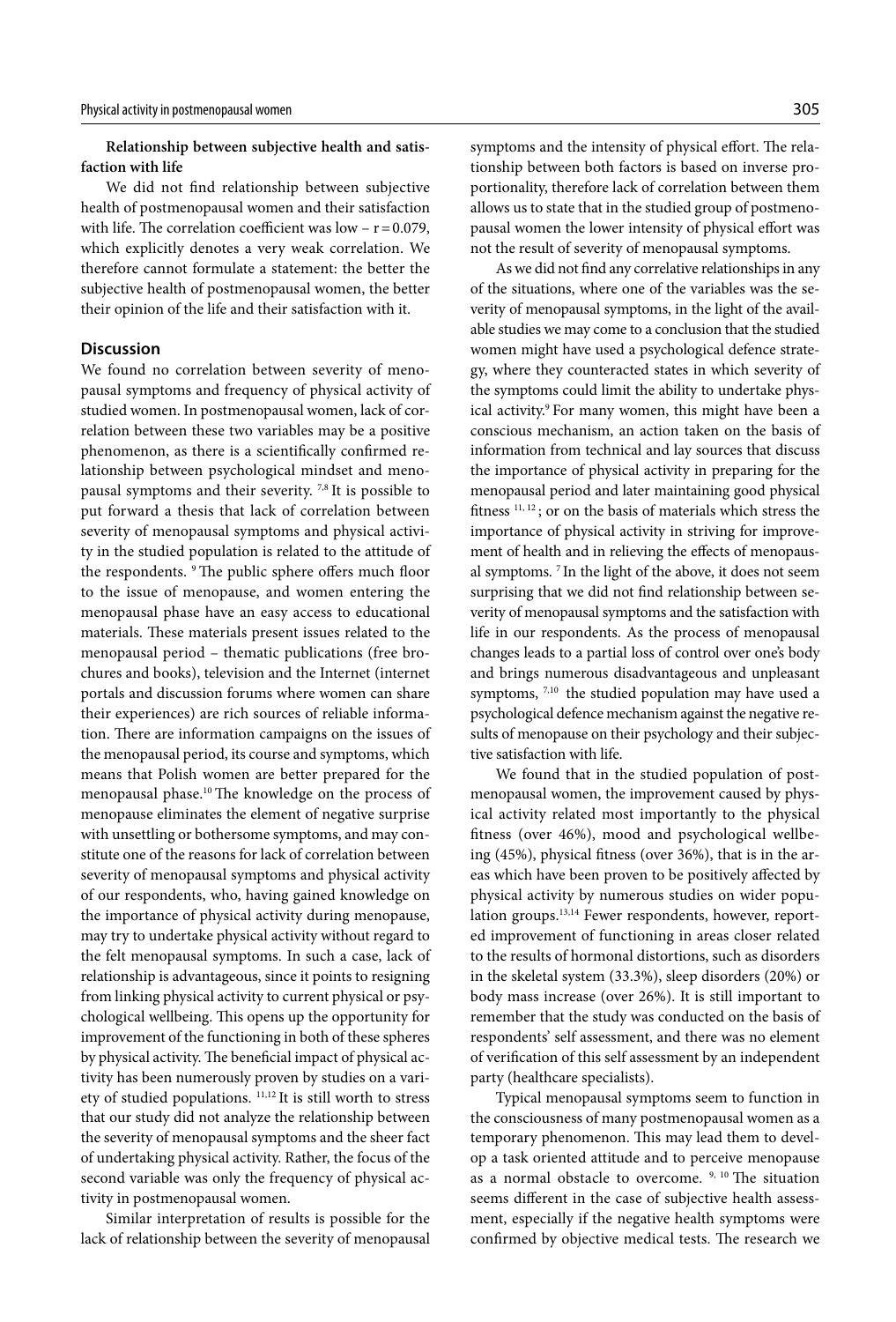conducted for the purpose of this study found that there was a relationship between subjective health and the frequency of physical activity among the studied postmenopausal women. The correlation coefficient was r=0.39, therefore the strength of correlative relationship is significant. This value means that the better subjective health of studied women, the higher frequency of physical activity. In turn, the worse subjective health, the less frequent the physical activity. The result of the study seems to have justified grounds, as in the course of various diseases there are medical contraindications for various type of activity or activity of various intensity. On the other hand, the respondents expressed their own assessment of their health, which means that a considerable degree of subjectivity must not be excluded, as well as considerable impact of fear and anxiety towards doing physical activity, not necessarily related to objective medical grounds.

For the two variables "subjective health" and "intensity of physical effort" we did not find any relationship. The correlation coefficient was  $r = 0.19$  and only 0.01 point was missing for the correlative relationship to be found. The lack of correlation means that poor subjective health did not mean reduction of intensity of physical exercise. Taking decisions on physical activity and on its intensity independently of one's subjective health seems to be a positive phenomenon, in line with doctors' recommendations. Doctors usual advice to their patients suffering from various ailments is to do as much safe exercise as possible, in order to improve general wellbeing and as a tool to accompany treatment process.<sup>5, 14</sup> The type and the intensity of physical exercise in case of accompanying diseases must always be designed in accordance with doctor's recommendations. 15

Although there is no direct relationship between subjective health and intensity of physical effort in the study population, it is worth to notice that studied women usually chose physical activity of lowest intensity, i.e., walking. This activity was chosen by 70% of respondents, probably due to its simplicity. Even though the relevant question allowed for choosing any number of answers, most of enumerated activities did not reach more than 25% of choices, especially the more intense ones. The exception was cycling, chosen by 50% women, most probably also due to the fact that the bicycle is a very practical means of transport.

It is important that in the course of the study we did not find any relationship between the subjective health and satisfaction with life of the studied postmenopausal women. This may be a proof for women using complex psychological defence mechanisms when faced with crisis situations. 16, 17, 18 More than 43% of women had high satisfaction with life, and almost 17% had very high satisfaction with life, which may again prove that studied postmenopausal women had certain psychological resistance to the difficulties of menopause, its symptoms and consequences. Another argument for this thesis would be the fact that as many as 65% of respondents declared that even though they experienced menopausal symptoms, they could manage them quite well.

In the light of the above the answer to the fundamental research question of this paper seems interesting. We did not find relationships between the frequency of physical activity and satisfaction with life of the studied postmenopausal women, but we found correlations between intensity of physical effort and satisfaction with life. This result is similar to other studies on postmenopausal women, who noted higher health benefits from the quality of physical exercise (reflected by the intensity of physical effort), and not just from its frequency. This was found for instance in studies on prevention and treatment of osteoporosis, where training of medium intensity based on high impact exercise was more beneficial than more frequent exercise of lower intensity. 19,20 Better physical fitness, physical ability and subjective wellbeing achieved in physical activity has in turn direct effect on satisfaction with life and is an important component of quality of life. <sup>21, 22</sup> The studied population of women had a tendency to do exercise of medium (35%), high (23,33%) or moderate (26.67%) intensity.

Our results show how important is the psychological aspect in the menopausal and postmenopausal period. Psychological resilience, healthy distance to menopausal symptoms, ability to cope with stress and the skill to deal with obstacles make the cost of going through the stormy period of menopausal change smaller, and help to find health and mental balance in the new stage of life. <sup>23, 24</sup> An optimistic approach towards menopause and the process of ageing results in cultivating desirable behaviours, such as taking good care about health, doing relevant medical tests, healthy lifestyle and physical activity, which has important impact on general physical and psychological wellbeing. 25,26

## **Conslusion**

We confirmed the relationship between intensity of physical effort and satisfaction with life and the relationship between subjective assessment of one's health and the frequency of physical activity.

#### **References**

- 1. Jagła D, Korzeniowska K, Pawlaczyk M. Skóra kobiet w okresie menopauzy. Farmacja Współcz*.* 2012;5:83–87.
- 2. Koligat D, Paczkowska A, Michalak M. et al. The prevalence of depression and anxiety in women during menopausal transition. *Pol Prz Nauk Zdr.* 2015;3:159–163.
- 3. Caspersen CJ, Powell KE, Christenson GM. Physical Activity, Exercise, and Physical Fitness: Definitions and Distinctions for Health-Related Research. *Public Health.* 1985;100:126–131.